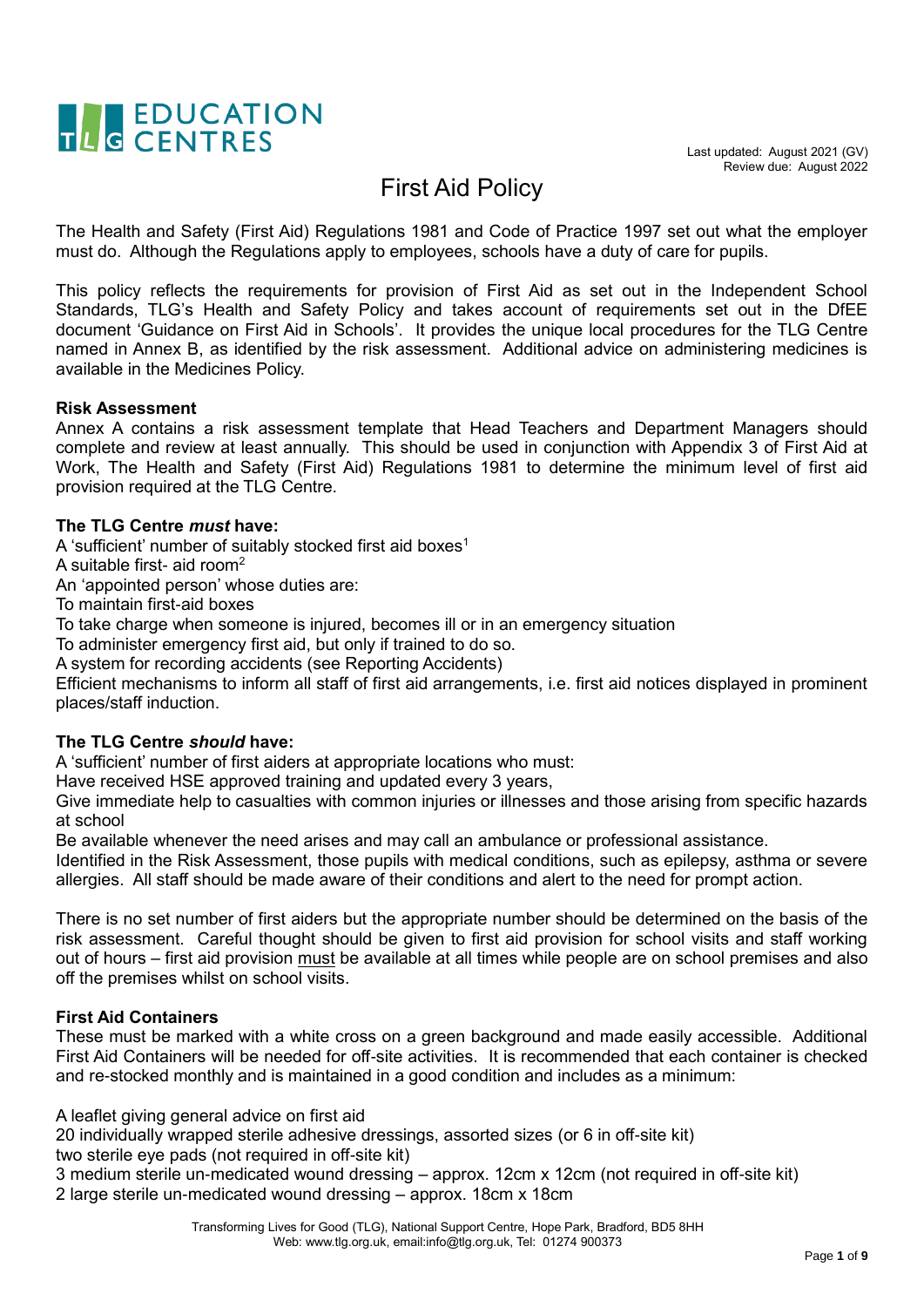## TLC EDUCATION

Last updated: August 2021 (GV) Review due: August 2022

2 individually wrapped triangular bandages 2 safety pins Individually wrapped moist cleansing wipes (off-site kit only) 1 pair of disposable gloves

#### **Recovery/First Aid room**

To comply with Independent School Standards, the TLG Centre must provide a First Aid/Recovery room for pupils who are ill or require medical attention. This room can be used for another purpose when it is not required as a First Aid/Recovery Room as long as it is made available and comfortable when required for medical purposes. The room must be located close to the toilets. It must contain a sink with hot and cold running water; a suitable medical bed (can be temporary) with pillows and blankets and a First Aid Container.

#### **Reporting Accidents**

First Aid Records

All incidents resulting in injury or near miss should be recorded in the First Aid Incidents book. Records must include:

The date, time and place of the incident Personal details of those involved

A brief description of the nature of the event

What happened immediately after treatment ( e.g. young person went home)

Name and signature of the first aider/appointed person

Record of when parents were informed if applicable.

Reporting Serious Incidents It is the policy of TLG to comply with RIDDOR 95<sup>3</sup> and to report serious incidents to the HSE. Reportable incidents include: Work related deaths Serious injuries Over-seven-day injuries Work related diseases Dangerous occurrences (near miss accidents)

Reporting to the HSE is the responsibility of each Centre's Health and Safety Coordinator. TLG's Health and Safety Consultant can support with this process. See TLG's Health and Safety Policy and TLGs Incident Reporting Policy for further details.

#### **First Aider/Appointed Person**

The first aiders/appointed persons are to be consulted in all cases of first aid. It is the responsibility of First Aiders/Appointed Persons to maintain First Aid containers and ensure adequate materials and PPE are available for clearing up body fluid spillages or dealing with pupils displaying symptoms of infectious diseases (e.g. Covid-19). Names of First Aiders and Appointed Persons, together with details of their training, can be found in Annex B – Local Arrangements for TLG Centres. It is the responsibility of the Head Teacher to ensure that the first aiders/appointed persons have received appropriate training and refresher training within required timescales.

First Aiders/Appointed Persons will be given guidance during training as to what levels of injury are to be treated on site and what levels automatically trigger an emergency ambulance call or visit to the hospital.

#### **Parental/Carer Contact**

In all cases of the administration of first aid, parents/carers should be informed at the end of the day. In more serious cases, parents/carers should be contacted immediately and advised of the need to take the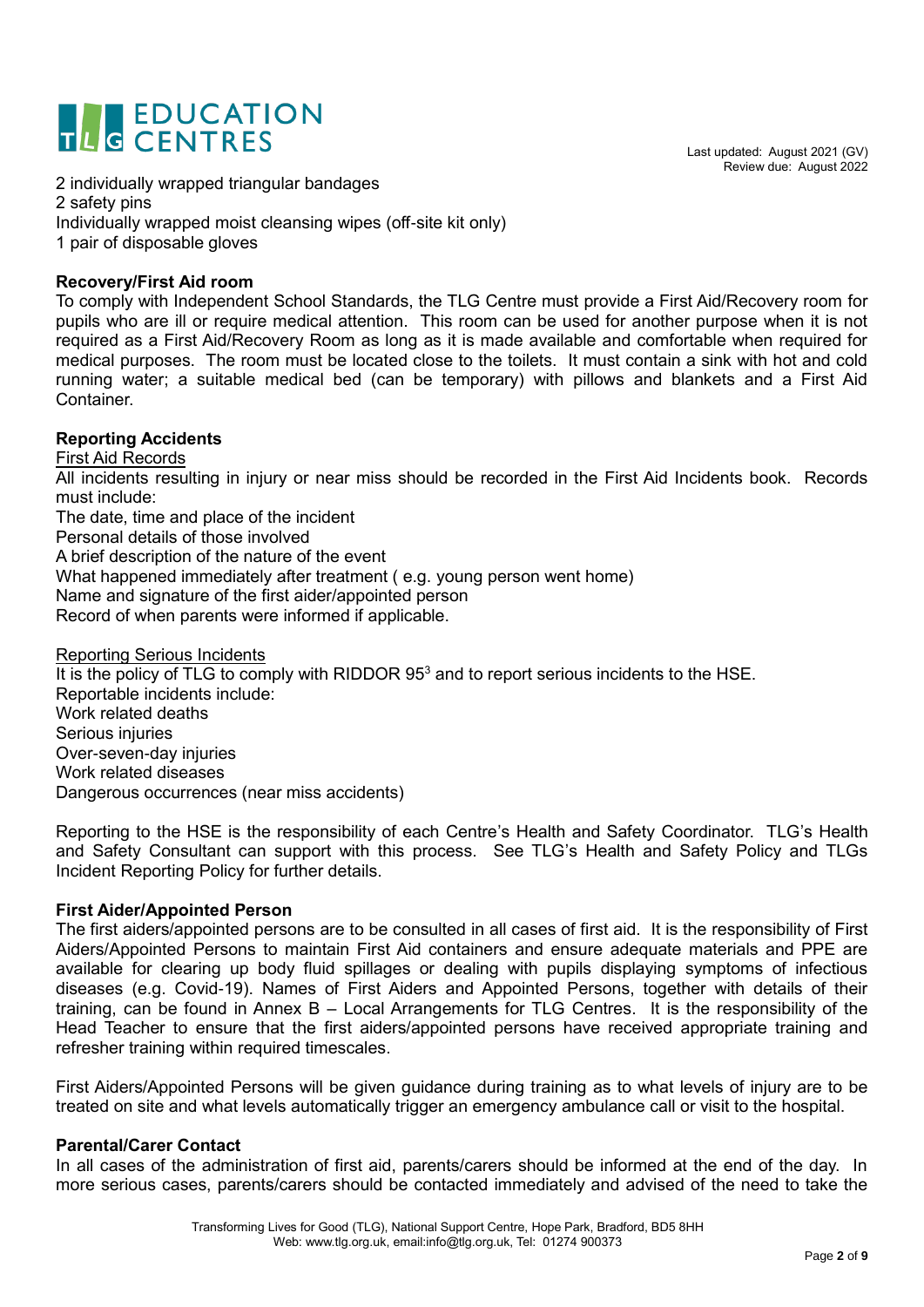# TLC EDUCATION

Last updated: August 2021 (GV) Review due: August 2022

young person to a doctor. In emergency cases, an ambulance should be called and the Parent/carer informed immediately. A member of staff **cannot** give permission for any treatment at casualty (blood transfusions etc.).

#### **Safe disposal of Blood and other Bodily Fluids and cleaning after infections (such as Covid-19) have been present**

The First Aider/Appointed Person should be responsible for dealing with body fluid spillages. Blood may be contaminated and therefore carry the risk of exposure to infectious diseases. There is also a very small risk of contamination in other bodily fluids if blood is present. It is therefore essential that when cleaning blood (and other bodily fluids) or when cleaning an area that a person with a suspected infectious disease (e.g. Covid-19) has used, that these guidelines are followed.

Contaminated areas should be secured and sealed off as soon as possible to prevent the risk of secondary contamination.

Items required:

Personal protective equipment (PPE) – Disposable gloves, aprons, face masks Disposable towels

Safezone disinfectant spray (body fluid spills) or bleach (Covid-19 cleaning)

Heavy duty plastic bags

Instructions:

Wear PPE at all times while removing blood and cleaning floors and counter tops. Don't use torn gloves. Watch out for sharp objects that could cut your gloves, such as broken glass or jagged metal. Avoid picking up broken glass, metal or other sharp objects by hand if a blood spill is involved. Use a dustpan and brush.

Mop or wipe up the blood spill or contaminated area with disposable towels.

Clean and disinfect the area with a disposable towel using safezone disinfectant spray (kills a range of pathogenic micro-organisms including the viruses which cause HEPATITIS B, AIDS and the MRSA bacteria), or bleach (for Covid-19).

Double-bag all the soiled towels and gloves and dispose of in an outside bin. For possible Covid-19 waste, label bags and wait at least 72 hours before disposing with normal waste.

Thoroughly rinse and disinfect with a solution of bleach & water, any cleaning equipment (mops, brushes, bucket, dustpan & brush) that came into contact with the spill.

Wash your hands thoroughly with soap and water.

Personal hygiene must be meticulous. Breaks for food and drinks should be delayed until the task is complete. Toilet breaks should also be avoided if possible. In the event of this being necessary, the first aider will need to undertake personal decontamination (removing contaminated protective clothing, washing hands) before leaving the area and re-apply fresh protective clothing on re-entering the area.

N.B. Where staff suspect they may have become infected they must seek immediate medical attention from either their own GP, NHS 111 or emergency hospital services.

Where possible, faeces, vomit and urine should be collected and flushed down the nearest toilet. The area should then be thoroughly cleaned and disinfected. Employee safety is paramount. Employees in any doubt about how the situation should be handled must seek advice from their line manager.

#### **Arrangements for offsite activities and trips**

There must be an appointed person present on all offsite activities and trips. First Aid should be administered by a qualified first aider only. During an offsite activity a first aider may not be present in which case the appointed person should refer any accident requiring first aid to a doctor. Where doubt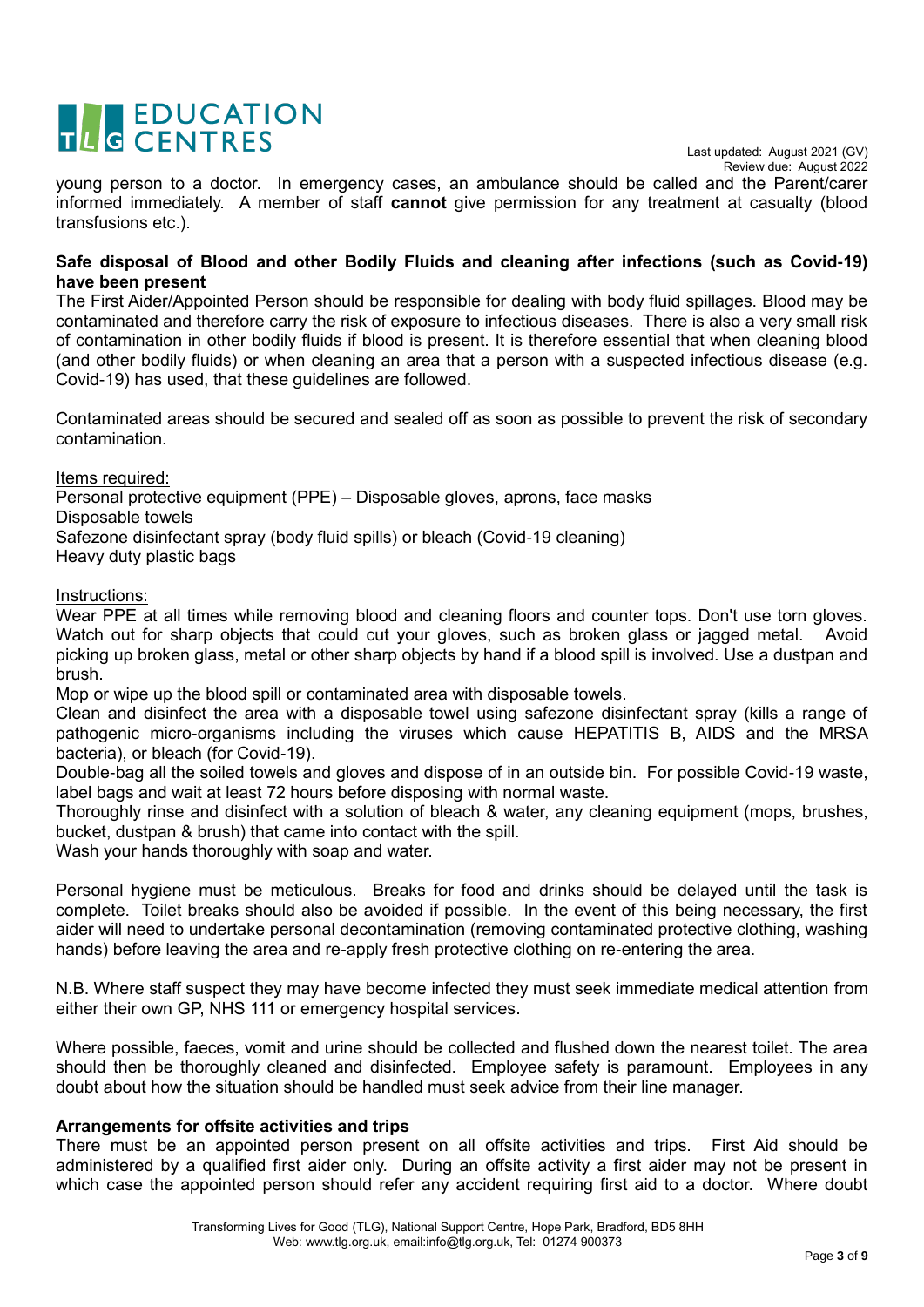# TLC EDUCATION

exists as to how to deal with an incident, the emergency services should be called.

Emergency telephone numbers for all staff and young people involved in the activity will be held by the Head Teacher/activity leader as well as by TLG School Development Manager, where applicable.

Details of incidents will be referred as soon as possible to the first aider for inclusion, as appropriate, within the records book.

Before undertaking any offsite activities, a risk assessment is carried out and will identify the level of first aid provision needed. Where there is no special risk identified, a standard off-site First Aid Container must be taken. Additional items may be necessary for specialised activities. Transport Regulations require that all minibuses and public service vehicles have on board a first aid container with a specific list of items.

#### **Arrangements for after school and out-of-hours activities on our premises**

There must be an appointed person present during after school and out of hours activities on our premises. First aid should be administered by a qualified first aider only. During an after school or out-of-hours activity a first aider may not be present in which case the appointed person should refer any accident requiring first aid to a doctor. Where doubt exists as to how to deal with an incident, the emergency services should be called. Staff managing the activity will have access to emergency contact details for all involved in the activity. Details of incidents will be referred as soon as possible to the first aider for inclusion, as appropriate, within the records book.

#### **Information to Parents/carers**

The Head Teacher will be expected to provide parents with information about the Centre's Health and Safety Policy including the arrangement for First Aid. This information is available on the Centre's website and this is referred to in the Information for Parents and Carers leaflet.

#### **Provision of 'First Aid' information**

A poster template is provided on the final page of this document for each TLG Centre to display prominently, notifying all building users of the arrangements for First Aid (including location of First Aid Containers, and names and methods of contacting the Appointed Person and First Aiders).

#### **Review and reassessment of risk**

The Head Teacher should review the TLG Centre's first aid needs at least annually and particularly after any changes, to ensure the provision is adequate. The Department Manager or School Development Manager can assist with this process. The First Aid Policy will be reviewed annually by TLG, with local details and posters updated by the Head Teacher.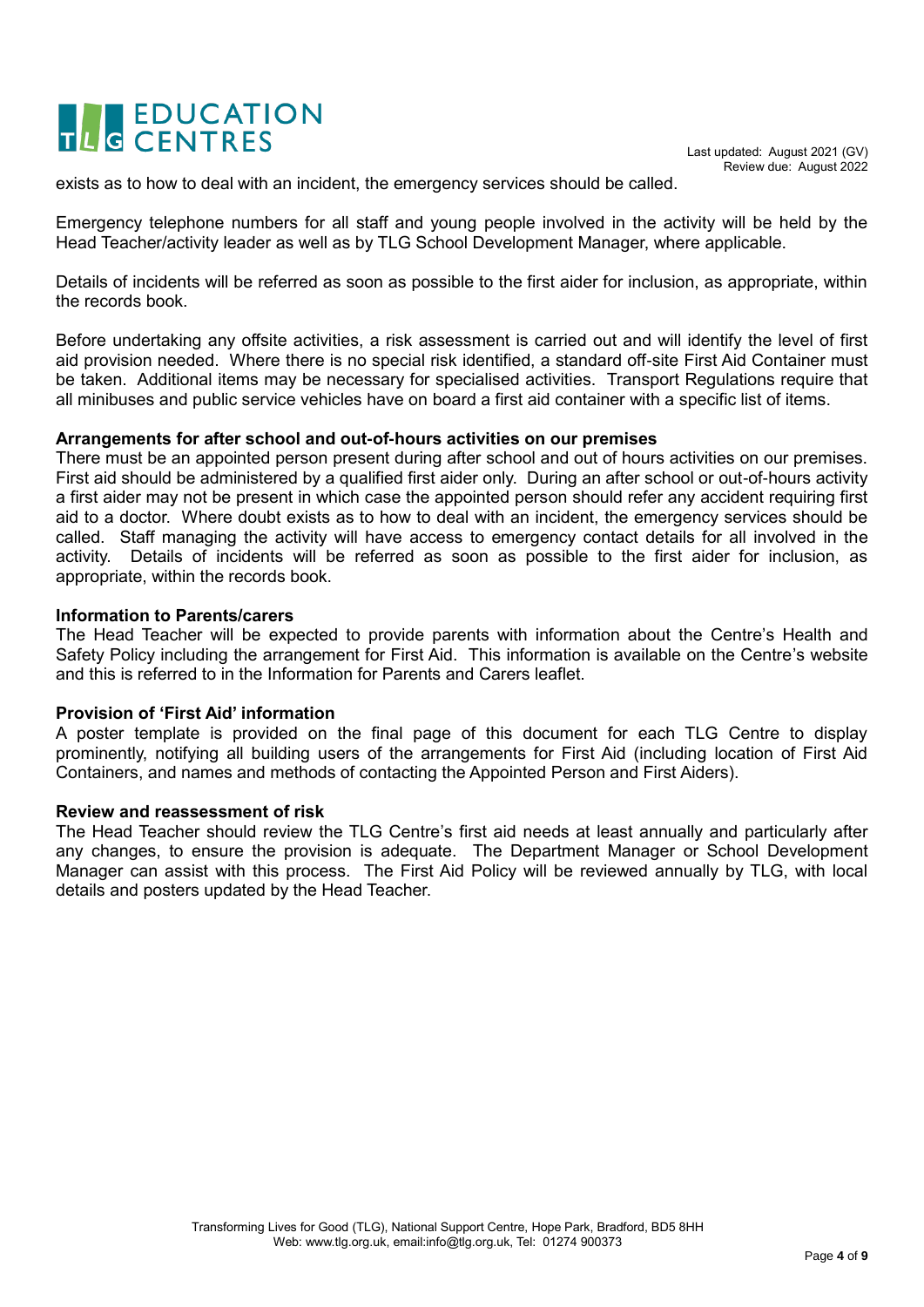

### Annex A: First Aid Risk Assessment

TLG Centre Managers should use this template in conjunction with Appendix 3 of First Aid at Work, The Health and Safety (First Aid) Regulations 1981, to determine how many Appointed Persons/First Aiders and First Aid Containers are required. This must be reviewed by the Centre Manager at least annually.

| Centre Name:                            | ∩ Wakefield<br>LU                       |             |             |
|-----------------------------------------|-----------------------------------------|-------------|-------------|
| Date of Assessment:                     | August 2021                             | Review Due: | August 2022 |
| Name of person carrying out assessment: | Gill Viner /<br><b>Budby</b><br>′ Gavin |             |             |

|                                      |                                             |                                                 |                           | What further action is<br>necessary?              | <b>By</b><br>who | By when | <b>Done</b> |
|--------------------------------------|---------------------------------------------|-------------------------------------------------|---------------------------|---------------------------------------------------|------------------|---------|-------------|
| Level of first aid<br>risk/degree of | Usually Low                                 | What type of<br><b>First Aid</b>                | At least 1 EFAW<br>or FAW | Gavin and Rendel trained                          |                  |         |             |
| hazard<br>associated with            | May be <b>Medium</b><br>for some activities | personnel /<br>training is                      |                           | Steph booked in for EFAW<br>training in September | N/A              | N/A     | N/A         |
| <b>TLG Centre</b><br>activities      |                                             | needed?<br>How do first aid<br>containers need  | Standard stock            |                                                   |                  |         |             |
|                                      |                                             | to be stocked?                                  |                           |                                                   |                  |         |             |
| Number of staff<br>and students      | $5 - 50$                                    | How many first<br>aid personnel<br>are needed?  | At least 1 EFAW<br>or FAW | As above<br>2 First Aid Kits in centre            |                  |         |             |
|                                      |                                             | How many first<br>aid containers<br>are needed? | At least 2                |                                                   | N/A              | N/A     | N/A         |
| What injuries /                      | Minor                                       | Can all of these                                | Yes or by                 | None                                              |                  |         |             |
| illnesses have<br>there been         |                                             | be covered by<br>the first aid                  | emergency<br>services as  |                                                   | N/A              | N/A     | N/A         |
| previously in the                    |                                             | equipment and                                   | appropriate               |                                                   |                  |         |             |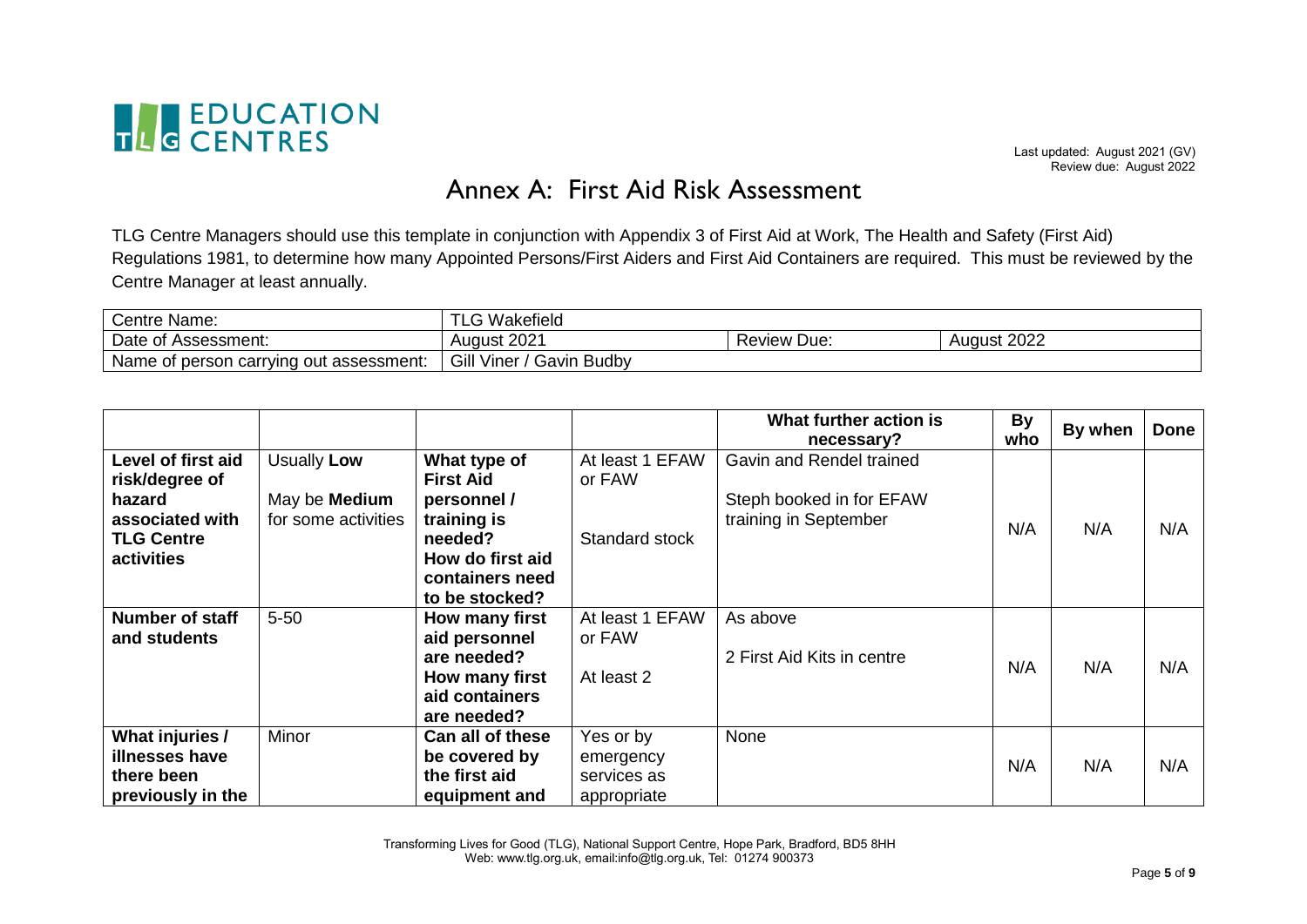

Last updated: August 2021 (GV)

|                                                                                                        |           |                                                                                                                             |                                                                                       |      |     | Review due: August 2022 |     |
|--------------------------------------------------------------------------------------------------------|-----------|-----------------------------------------------------------------------------------------------------------------------------|---------------------------------------------------------------------------------------|------|-----|-------------------------|-----|
| <b>TLG Centre?</b>                                                                                     |           | personnel you<br>provide?                                                                                                   |                                                                                       |      |     |                         |     |
| Do staff and<br>students go on<br>offsite activities<br>and trips?                                     | Yes       | What first aid<br>personnel are<br>available for<br>trips/visits?<br>Are off-site first<br>aid containers<br>needed?        | At least 1 FAW<br>always present<br>One standard kit<br>taken, leaving 1<br>in-centre | None | N/A | N/A                     | N/A |
| Do staff travel or<br>work remotely a<br>lot?                                                          | At times  | What means of<br>communicating<br>do they have if<br>they need first<br>aid assistance?                                     | Personal mobile<br>phones always<br>carried.                                          | None | N/A | N/A                     | N/A |
| Do staff work<br>out of hours?                                                                         | <b>No</b> | Is there first aid<br>cover for them if<br>it's needed?                                                                     | N/A                                                                                   | N/A  | N/A | N/A                     | N/A |
| Are the premises<br>spread out, i.e.<br>are there several<br>buildings or<br>multi-floor<br>buildings? | <b>No</b> | If yes, first aid<br>provision should<br>be available in<br>each building or<br>on each floor.                              | N/A                                                                                   | N/A  | N/A | N/A                     | N/A |
| <b>Is the Centre</b><br>remote from the<br><b>Emergency</b><br>Services?                               | <b>No</b> | If yes, are<br><b>Emergency</b><br><b>Services aware</b><br>of your location?<br>Are any special<br>arrangements<br>needed? | N/A                                                                                   | N/A  | N/A | N/A                     | N/A |
| Is there<br>sufficient first                                                                           | Yes       | How many first<br>aid personnel                                                                                             | $\overline{2}$                                                                        | N/A  | N/A | N/A                     | N/A |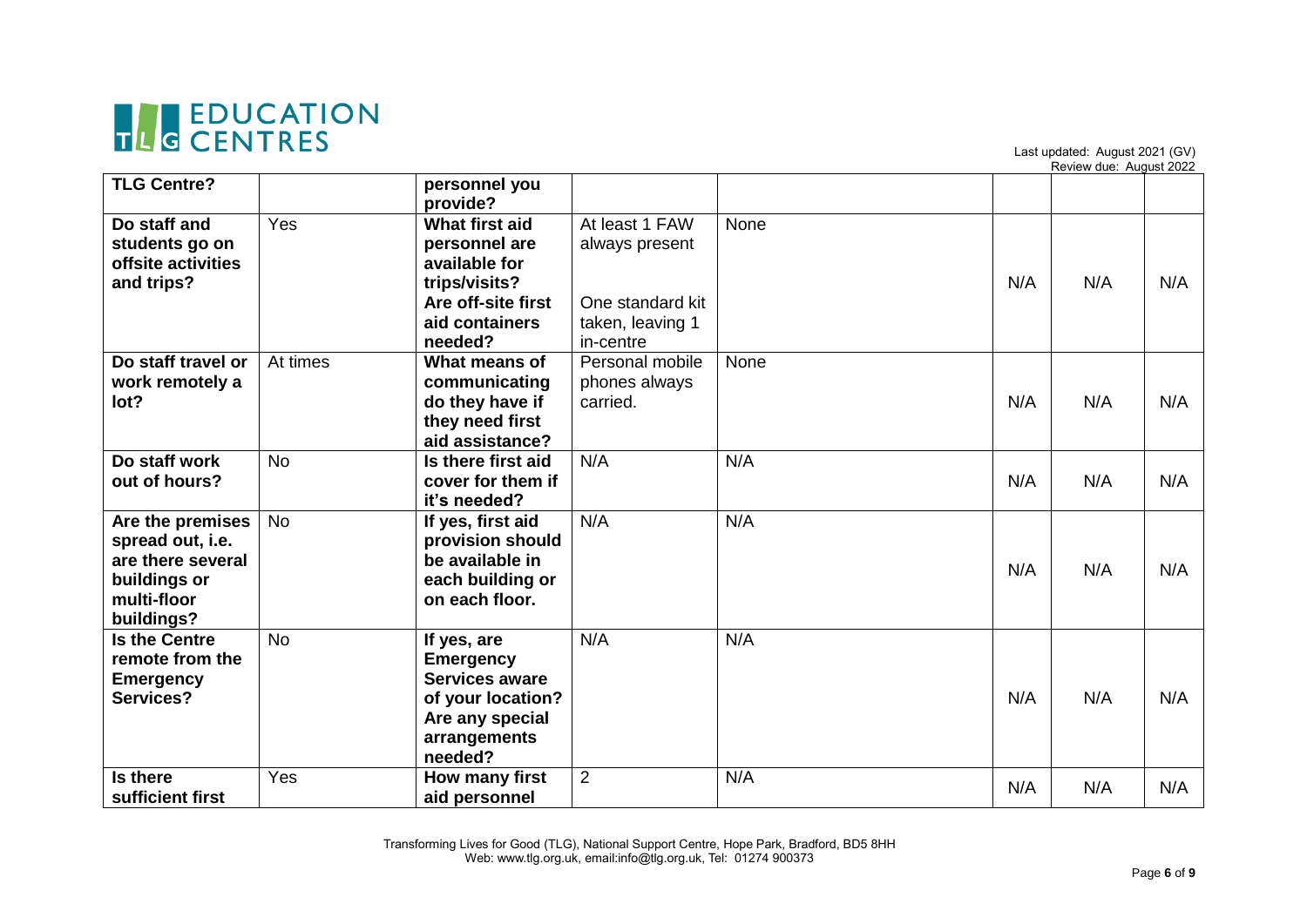

Last updated: August 2021 (GV)

Review due: August 2022

| aid cover for<br>absences or<br>annual leave<br>(planned and<br>unplanned)? |                                   | are needed to<br>cover all<br>absences?         |                         |     |     |     |     |
|-----------------------------------------------------------------------------|-----------------------------------|-------------------------------------------------|-------------------------|-----|-----|-----|-----|
| Do other<br>members of the<br>public visit your<br>premises?                | Yes, as visitors to<br><b>TLG</b> | What first aid<br>provision can<br>they access? | <b>TLG First Aiders</b> | N/A | N/A | N/A | N/A |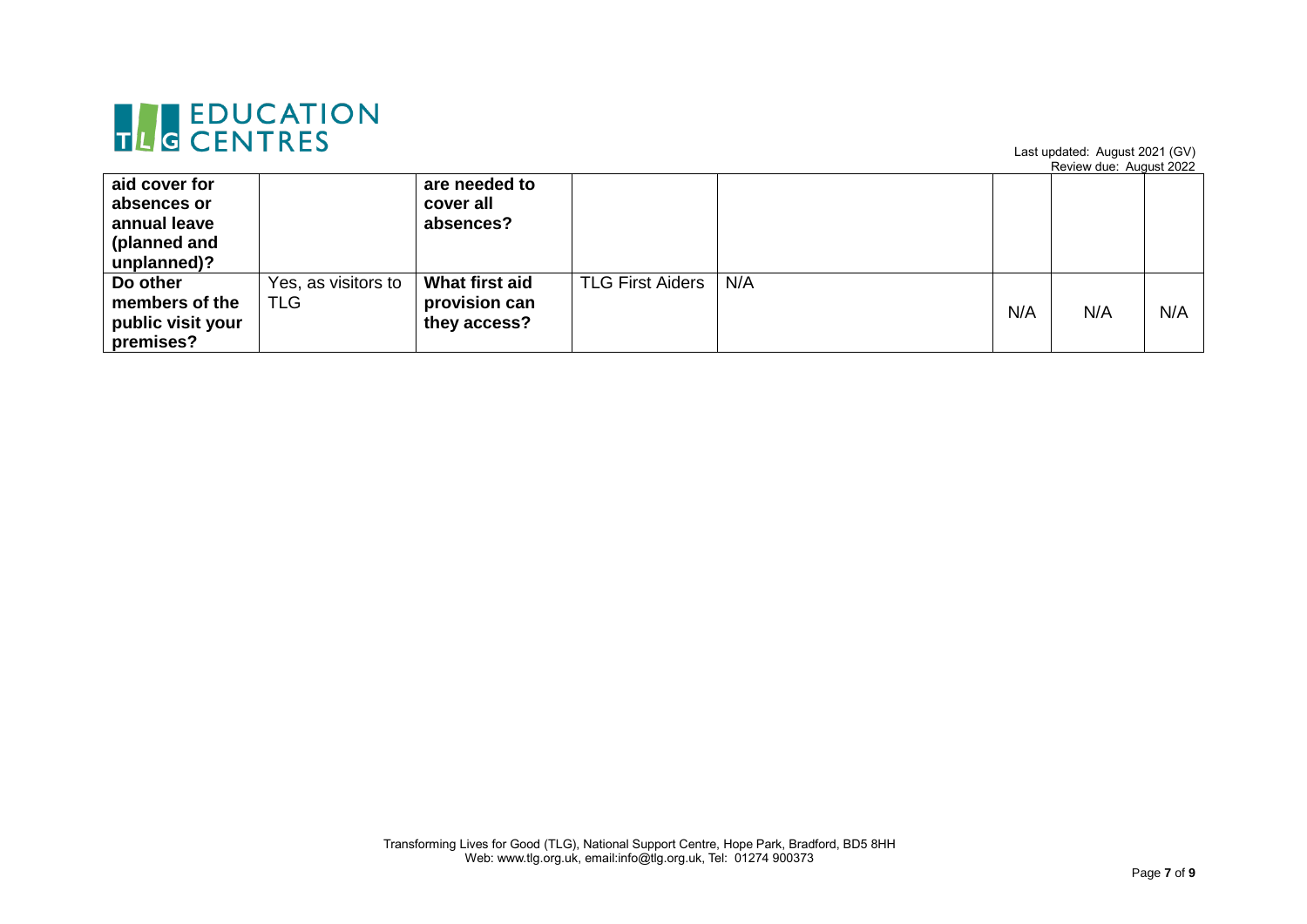

#### Annex B: Local arrangements for TLG Centres

### **Name of TLG Centre: TLG Wakefield Address: All Saint's Church, High Street, Normanton, Wakefield. WF6 1NT.**

#### **Appointed Persons and First Aiders**

| Number of Appointed   2 | Number of First Aiders: 2 |  |
|-------------------------|---------------------------|--|
|                         |                           |  |

| <b>Names</b>             | AP.<br>FA,<br>or<br><b>Both</b> | Type/duration of training | Date of<br>training | Refresher<br>training<br>due date |
|--------------------------|---------------------------------|---------------------------|---------------------|-----------------------------------|
| Gavin Budby              | <b>Both</b>                     | <b>FAW</b>                | 26/03/2021          | 25/03/2024                        |
| <b>Rendel Murray</b>     | <b>Both</b>                     | <b>EFAW</b>               | 03/09/2019          | 02/09/2022                        |
| <b>Stephanie Pearson</b> | <b>Both</b>                     | <b>EFAW</b>               | 30/09/2021          | 29/09/2024                        |
|                          |                                 |                           |                     |                                   |
|                          |                                 |                           |                     |                                   |

#### **First Aid Containers**

| Number of First Aid |  |
|---------------------|--|
| containers:         |  |

| Locations:                                       |  |  |  |  |  |  |  |  |
|--------------------------------------------------|--|--|--|--|--|--|--|--|
| One in the kitchen, one in the main office staff |  |  |  |  |  |  |  |  |
|                                                  |  |  |  |  |  |  |  |  |
|                                                  |  |  |  |  |  |  |  |  |
|                                                  |  |  |  |  |  |  |  |  |
|                                                  |  |  |  |  |  |  |  |  |
|                                                  |  |  |  |  |  |  |  |  |

#### **First Aid/Recovery Room**

| Location: | Main staff office                               |  |  |  |  |  |
|-----------|-------------------------------------------------|--|--|--|--|--|
|           | Is the First Aid/Recovery room close to the Yes |  |  |  |  |  |
| toilets?  |                                                 |  |  |  |  |  |